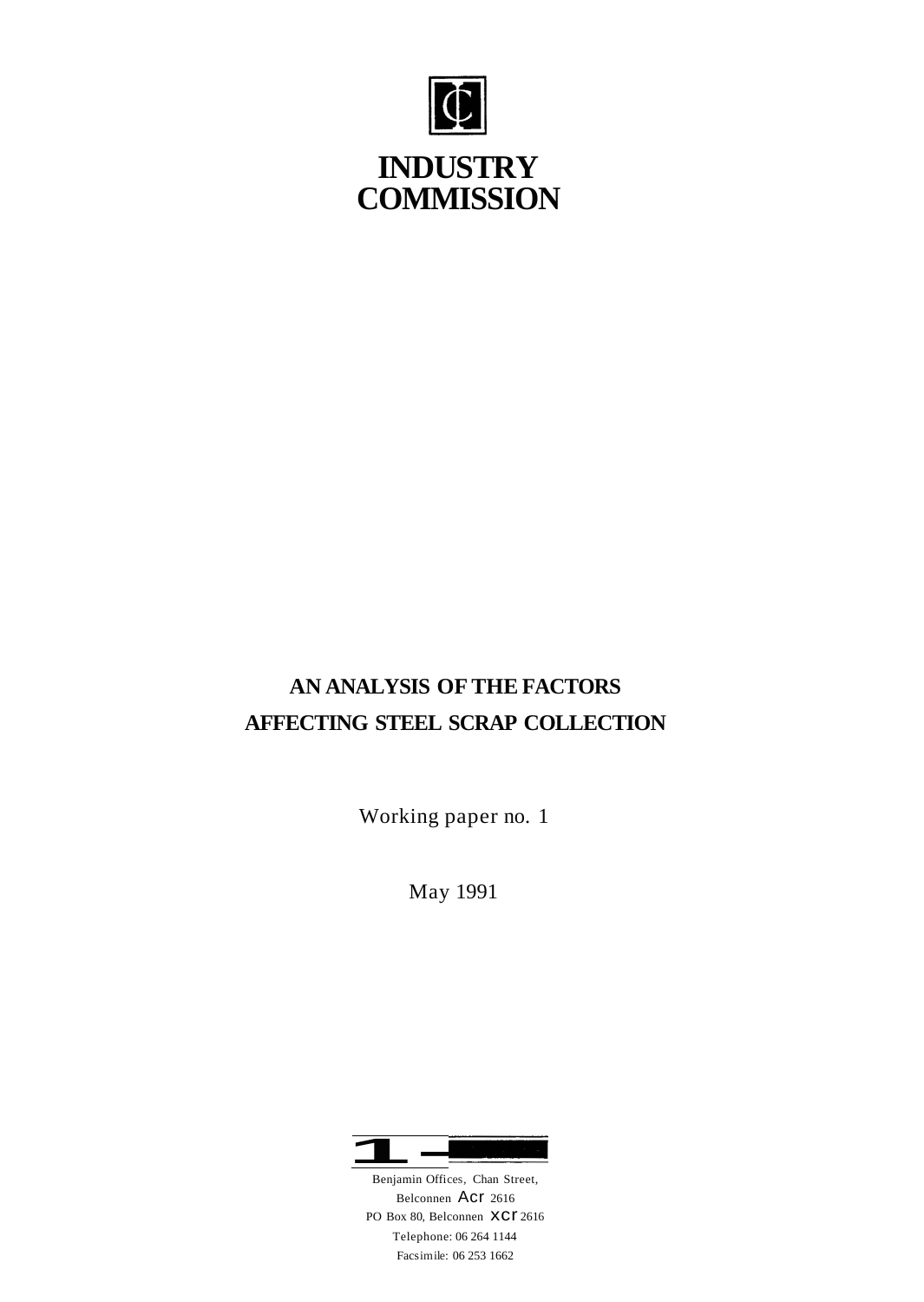# **PREFACE**

The report by the Industry Commission into recycling has pointed out that the last two decades have seen growing community involvement in recycling. This has arisen because of concerns about the environment and resource conservation. As a result, there has been increasing pressure to force the pace of recycling and governments, at all levels, have been keen to respond in a positive way. Yet it is not obvious that government engineering of higher recycling rates would make the community better off, either economically or environmentally.

This paper examines the factors affecting steel scrap collections and develops a model to explain the supply and demand of steel scrap. The analysis suggests that in the case of steel- by far the most recycled material in Australia- recycling has not resulted from environmental or resource scarcity concerns nor from government requirements. In fact, those large amounts have arisen mostly from the technical requirements of steel production and commercial considerations of both steel producers and steel users (who eventually must become potential scrap sources).

Working papers provide access to work undertaken by Commission staff that is not published in a report or discussion paper. The views expressed are those of the authors and do not necessarily represent the views of the Industry Commission.

This paper was prepared by Raymundo Valdes. Any questions or comments concerning this paper should be directed to him on (06) 264-3897.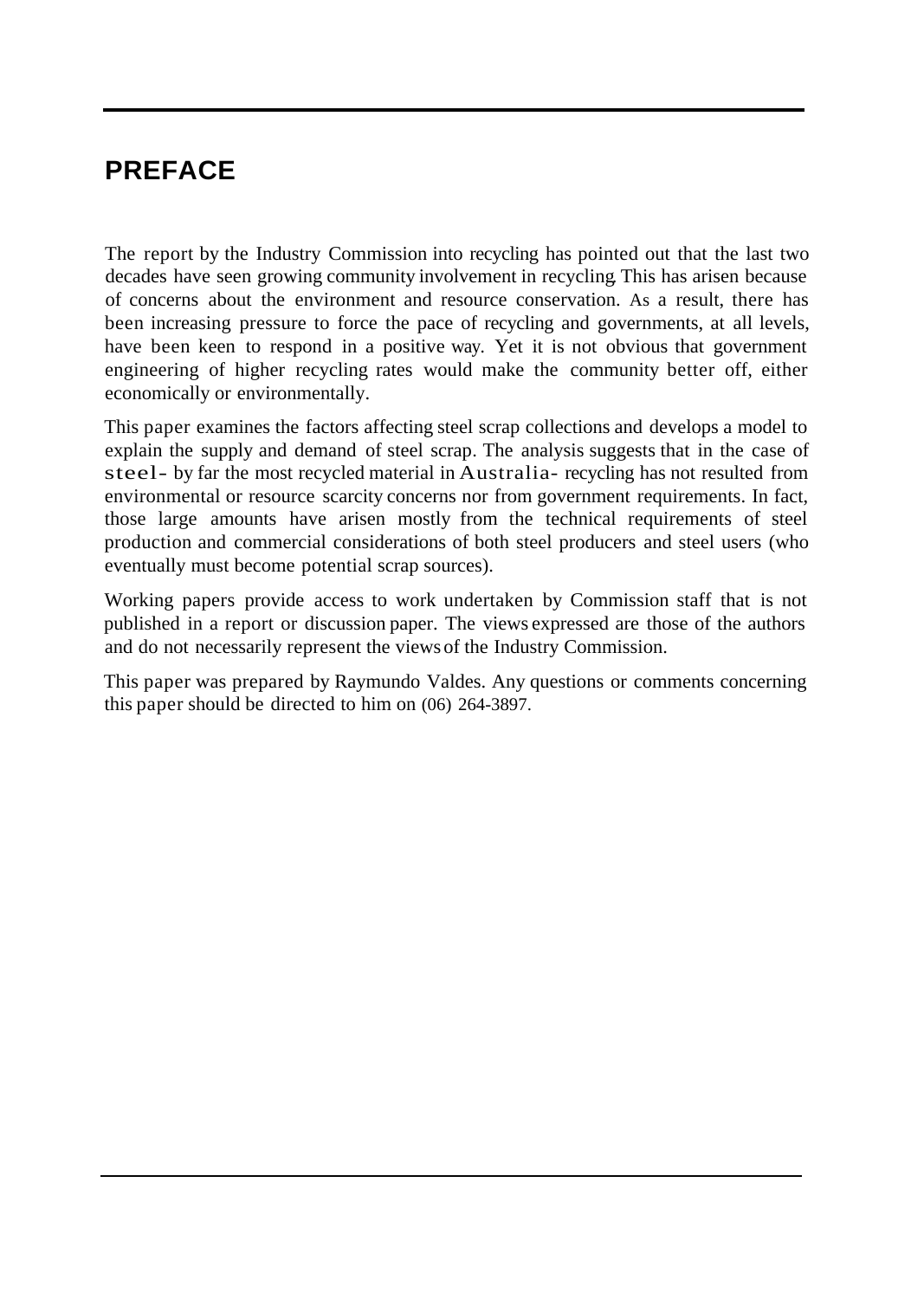# **AN ANALYSIS OF THE FACTORS AFFECTING STEEL SCRAP COLLECTIONS**

Steel is by far the most recycled material in Australia (by weight). About 1.7 million tonnes of steel scrap were collected in 1988-89. This is more than double the quantity of packaging/industrial paper recovered, the second most recycled material (le, 1991a, Table 2.1). Despite the large amounts of steel collected, up to 4.5 million tonnes of steel could end up as waste each year.' Those large amounts may create disposal problems which recycling could decrease. It is argued that recycling could also help address perceived scarcity and sustainability problems. In particular, a slower depletion of natural resources would seem to be associated with higher recycling rates. However, the impact of steel recycling on such potential problems as waste generation and resource depletion depends on the particular characteristics of scrap supply and demand. This paper examines those characteristics.

# **SCRAP SUPPLY**

Steel scrap is derived from the stock of discarded steel-intensive products such as machinery, vehicles and buildings. Thus, the identification of potential scrap sources involves determining those sectors that are substantial consumers of steel-based products.s

Figure 1 shows the main end-use markets for steel in Australia in 1987 (finished-tonne basis). The figure indicates that the building and engineering construction industries absorb over two-thirds of all steel consumed in Australia. According to McLennan Magasanik, most of that consumption took the form of slab and plates, structural beams and reinforcing rods. Other important sectors such as whitegoods, vehicles and machinery consumed mostly coated products. Packaging represented the only significant non-durable application for steel. Based on this observation, McLennan Magasanik Associates (1989, p 33) concluded that:

... overall demand for steel is very sensitive to changes in economic activity - particularly investment in (steel-intensive) buildings and capital goods... steel demand fell by 20% during the 1975 and 1983 recessions as business stopped investing in new plant and equipment. Conversely, the recent boom in

t This quantity corresponds to the difference between the quantities of raw steel production and steel recycled provided in le (1991b). The actual quantity discarded would probably be smaller because finished steel production is about 25 per cent lower than raw production and because the stock of steel-based products is probably increasing.

<sup>2</sup> The amount of steel scrap imports is negligible. According to IC (1990b), scrap imports accounted for 0.1 per cent of scrap supplies in 1988-89.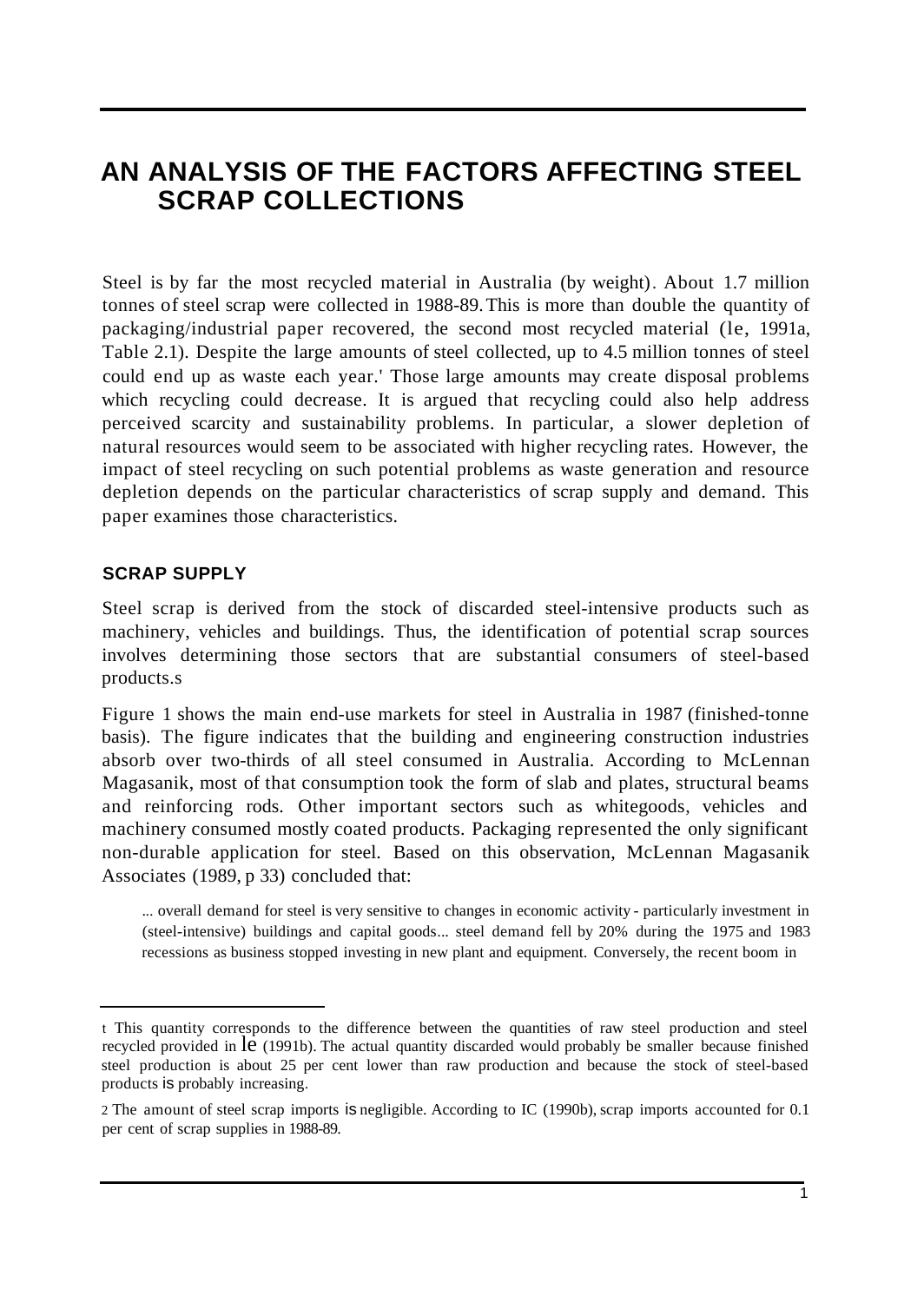# Figure 1. Steel End-uses



housing and office construction and the recovery of the manufacturing sector has led to a substantial increase in steel demand.

Scrap supply should also be sensitive to the activity level of the construction sector because construction activity often involves demolition. Data on the contribution of the construction sector to (real) total GDP, plotted in Figure 2, is consistent with this claim. Note in particular that an upward trend in construction GDP since 1983 coincides with growing scrap collections while falls in construction GDP accompanied falls in scrap collections during several earlier years.

Economic analysis also suggests that the supply of steel scrap should be directly related to the price of scrap. Figure 3 plots the amount of scrap collected and a scrap price index. (No actual scrap prices were available for this analysis. See appendix for a description of data sources.) Figure 3 shows that scrap collections peaked in 1979 and the scrap price index in 1980. Both the price index and scrap collections fell continuously until 1983. The price index stabilised in later years while scrap collections increased - substantially.

The imperfect correlation between the scrap price and scrap collections shown in Figure 3 is not surprising. Whether observed scrap collections rise or fall as real scrap prices change depends on the interaction of many factors affecting supply and demand. For example, scrap collections would decrease with falling prices - such as during the 1980-1983 period - if demand decreased while supply remains constant. On the other hand, an increase in scrap collections could be associated with lower prices (as in 1986 and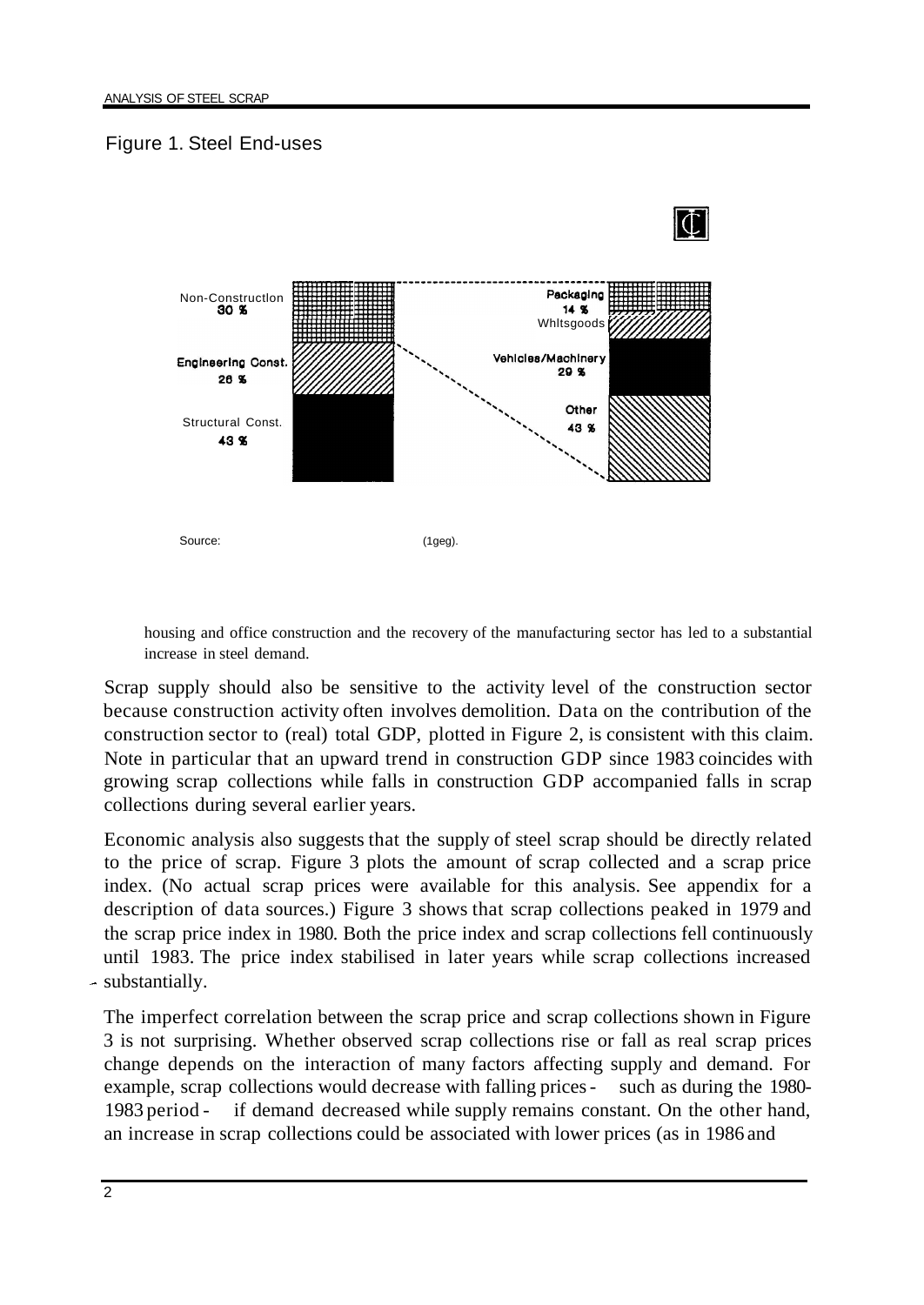**Figure 2. Construction Activity Levels and Scrap Collection** 



Sources: ABS Cat. No. 5201.0 and BHP (1000).

**Figure 3. Real Scrap Price Index and Scrap Collection** 



Sources: BHP (1000) and The Iron and Steel Industry. OECD.

1987) if supply increased while demand remams static. These supply-demand interactions are examined in more detail later.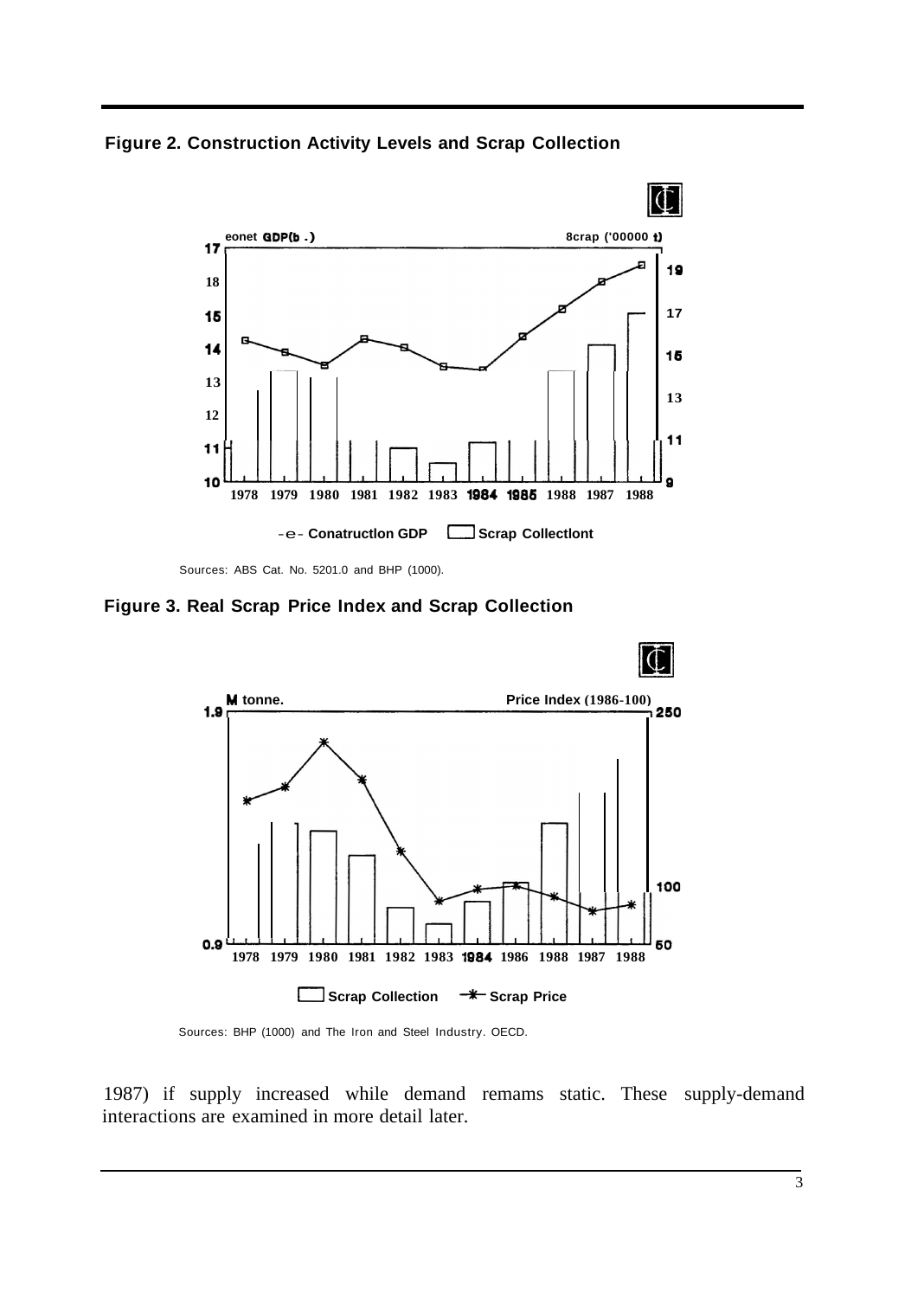# SCRAP DEMAND

A fundamental issue in modelling scrap demand and supply is to determine whether the domestic scrap price is determined by the interaction between supply and demand in the domestic market or whether that price is linked to the prices observed in foreign steel scrap markets. If price is determined in the domestic market, a bidirectional causality arises because price would be a function of domestic demand and domestic supply which in turn would depend on the prevailing price. On the other hand, if the domestic price responds mostly to developments in foreign markets, then it can be assumed that the causality between price and supply goes from the first to the second but not vice-versa.

According to BHP (1990, p. 28): 'the price of steel scrap in Australia is set, as are the prices of so many other commodities, by the export parity price ruling on the international market.' Further discussions with BHP Steel confirmed that domestic prices are indeed closely linked to foreign scrap prices. Figure 4 validates this view by illustrating the close relationship between scrap price trends in Japan - Australia's largest export scrap market - and, more obviously, the US - the world's largest exporter of steel scrap. On this basis, the demand for domestic steel scrap is assumed to depend (inversely) on the domestic price of scrap but not vice-versa.

Figure 4. Scrap Price Indexes (Nominal)



Source: The Iron end Steel Industry, OEeD.

Economic theory also indicates that a scrap demand function should include the activity levels of the main scrap users. Those users were identified by using data provided in BHP (1990, p. 20) on scrap allocation within Australia. Part of that information is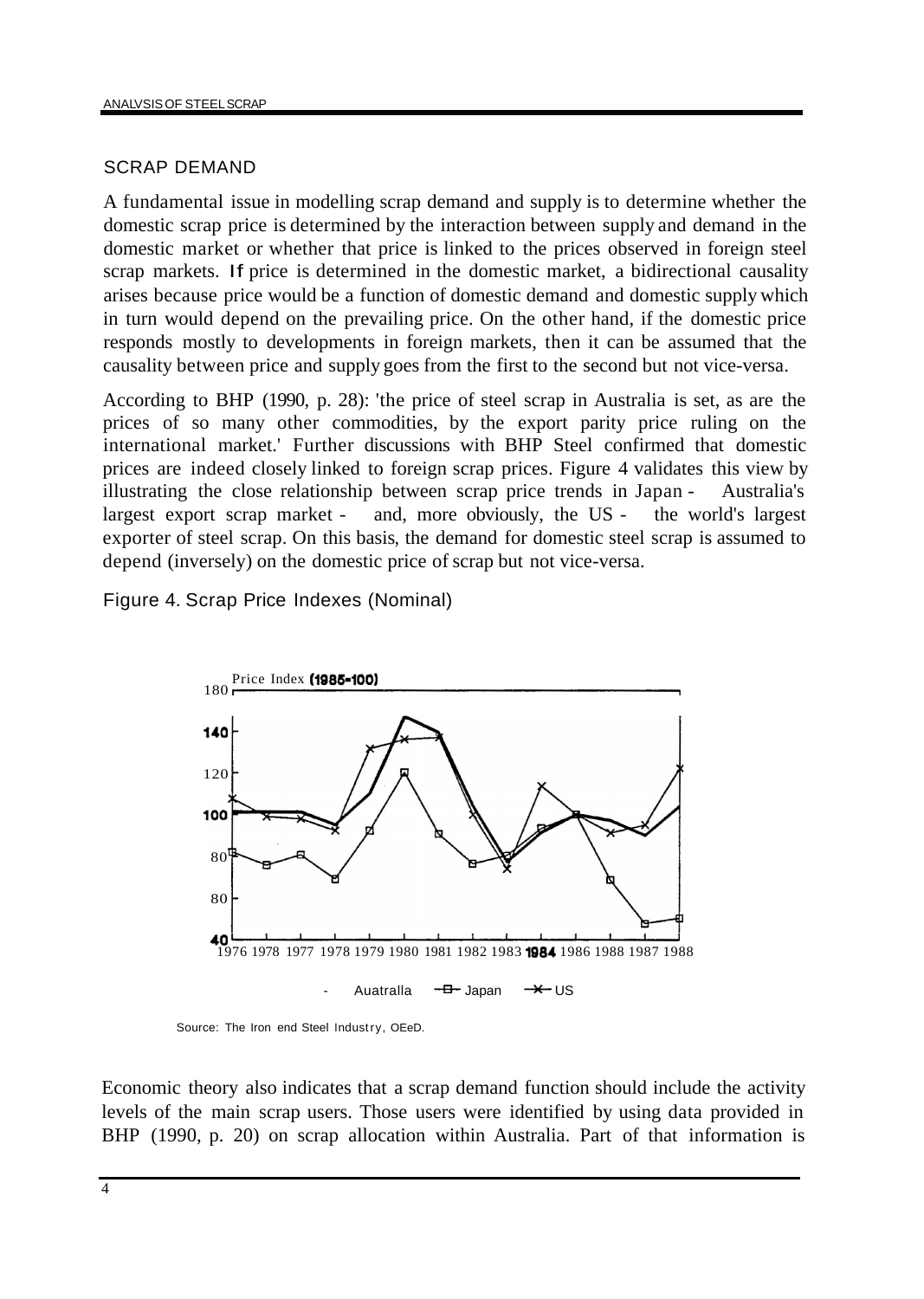plotted in Figure 5.3 The bars in that figure show the annual distribution of collected steel scrap among BHP, Smorgon - a mini-mill in Victoria using electric furnaces to remelt steel scrap - and other domestic users. The solid line on that figure plots scrap exports.

# Figure 5. Scrap Allocation



Source: BHP (1990)

Figure 5 shows that much of the total scrap collected is exported. (More than half of the total was exported during 1987 and 1988.) The figure also illustrates the cyclical behaviour of scrap exports and domestic scrap allocations during the 1978 to 1988 period.

It is important to note in Figure 5 the increasing importance of scrap consumption by Smorgon. This firm was by far the largest single user of scrap, accounting for 41 per cent of total domestic consumption in 1988. The increased consumption by Smorgon is on line with that firm's expanded steel production which grew uninterruptedly between 1983 and 1988. Smorgon's increased consumption of scrap is in sharp contrast with BHP's scrap consumption which after accounting for 64 per cent of domestic scrap consumption in 1978, accounted for only 22 per cent in 1988. BHP's reduced scrap consumption resulted mostly from that firm discarding in the early 1980s the steel-

<sup>3</sup> Data provided in BHP (1990) on scrap allocations to Comsteel and foundries is shown as 'Other domestic' in Figure 5.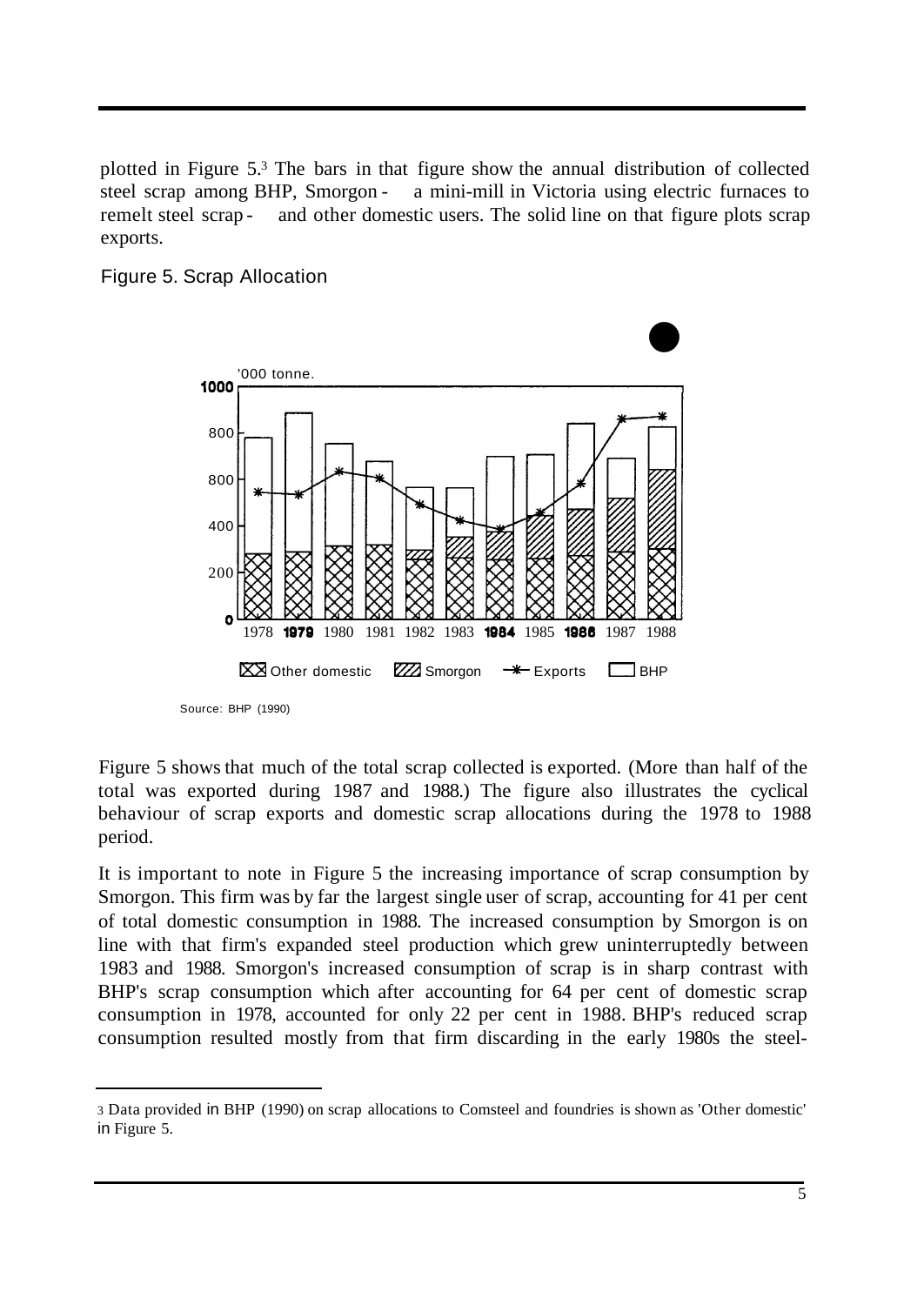making open hearth technology which allowed significantly greater flexibility to use scrap than is available currently.

Most of the scrap acquired by domestic users is employed as an input in steel making. Thus, a close relationship is to be expected between domestically used scrap and steel production. Indeed, Figure 6 seems to show such a relationship. In particular the various expansion-contraction stages of steel production seemed to be mirrored by changes in domestic scrap allocations (and by total allocations up to 1986). A more rigourous analysis demonstrates that the statistical relationship between steel production and domestic scrap allocations is relatively strong.'

# **Figure 6. Scrap Collection and Steel Production**



Sources: BHP (1990) and Quarterly Mineral Statistics. BMR.

# **MODELLING SUPPLY AND DEMAND**

The observed quantities of scrap collected will be the net result of the interaction between scrap supply and demand. Thus, a simple model of the market for steel scrap may be specified along the following lines. Supply depends on the price of scrap and on

<sup>4</sup> The following correlation coefficients between steel production and total scrap collection, scrap exports and domestic scrap allocations were found: 0.29, 0.01 and 0.59, respectively.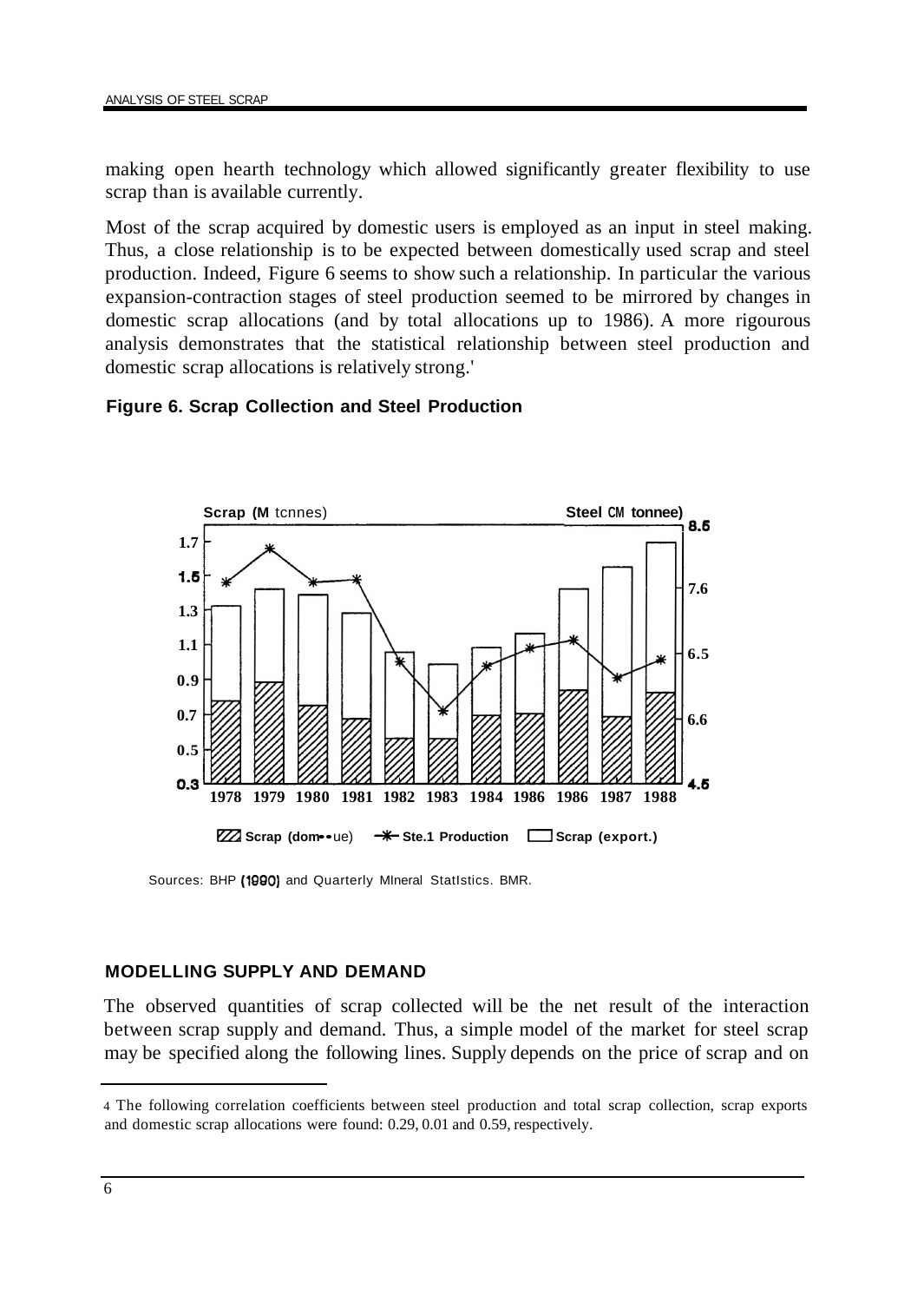the activity level of steel-intensive demand sectors - the potential sources of scrap. Demand is also a function of the price of scrap and on the activity level of the scrapusing sectors, namely, the steel industry. This can be formalised in three equations:

| $SSCRAP_t = f(PSCRAP_t, CONST_t)$<br>Supply: | (la) |
|----------------------------------------------|------|
|----------------------------------------------|------|

| Demand: | $DSCRAP_t = g(PSCRAP_t, QSTEEL_t)$ | (lb) |
|---------|------------------------------------|------|
|---------|------------------------------------|------|

Market clearing:  $SSCRAP_t = DSCRAP_t + XSCRAP_t$  (lc)

where  $SSCRAP_t$  is total scrap supply during period t,  $PSCRAP_t$  is the price of scrap,  $CONF_t$  is construction GDP, DSCRAP<sub>t</sub> is domestic scrap demand,  $QSTEEL_t$  is domestic steel production, and  $XSCRAP<sub>t</sub>$  is scrap exports.

The following two expressions are obtained by specifying linear functions for equations (la) and (lb) and replacing the resulting equation (lb) in equation  $(IC)$ :5

Supply:

$$
SSCRAP_t = k_1 + k_Z PSCRAP_t + k_4 CONST_t
$$
 (2a)

Demand:

$$
SSCRAP_t = k_S + k_6 \, PSCRAP_t + kg \, QSTEEL_t + XSCRAP_t \tag{2b}
$$

The two equations above determine the quantity supplied and demanded when the market is in equilibrium.

An extension to equation (2a) was suggested by the observation in BHP (1990) that steel scrap is supplied through a relatively complex system of collections. This raised the possibility that scrap supply may not respond within one year to price changes as implicitly assumed by equation (2a). Thus, to account for possible delays between price changes and supply responses, a lagged price was added to equation (2a):

$$
SSCRAP_t = k_1 + k_Z PSCRAP_t + k_3 PSCRAP_{t-1} + k_4 CONST_t \tag{3a}
$$

Equation (2b) needs to be also modified because Figure 5 strongly suggests that the analysis of scrap demand should take account of Smorgon's 1983 entry in the scrap market. Not only has that firm become the largest domestic user of scrap but its production technology based on electric furnaces currently makes Smorgon - unlike BHP - totally dependent on scrap as a source of iron. Moreover, as mentioned before, BHP's use of open hearth furnaces - which can take more scrap than the basic oxygen furnaces currently in use - was discontinued in the early 80s. This has further limited

<sup>5</sup> A linear form was chosen because the market clearing condition (equation le) imposes a linear relationship between total supply, domestic demand and exports. On theoretical considerations, a linear form is probably not the most desirable algebraic specification but was nevertheless selected to simplify the estimation procedure.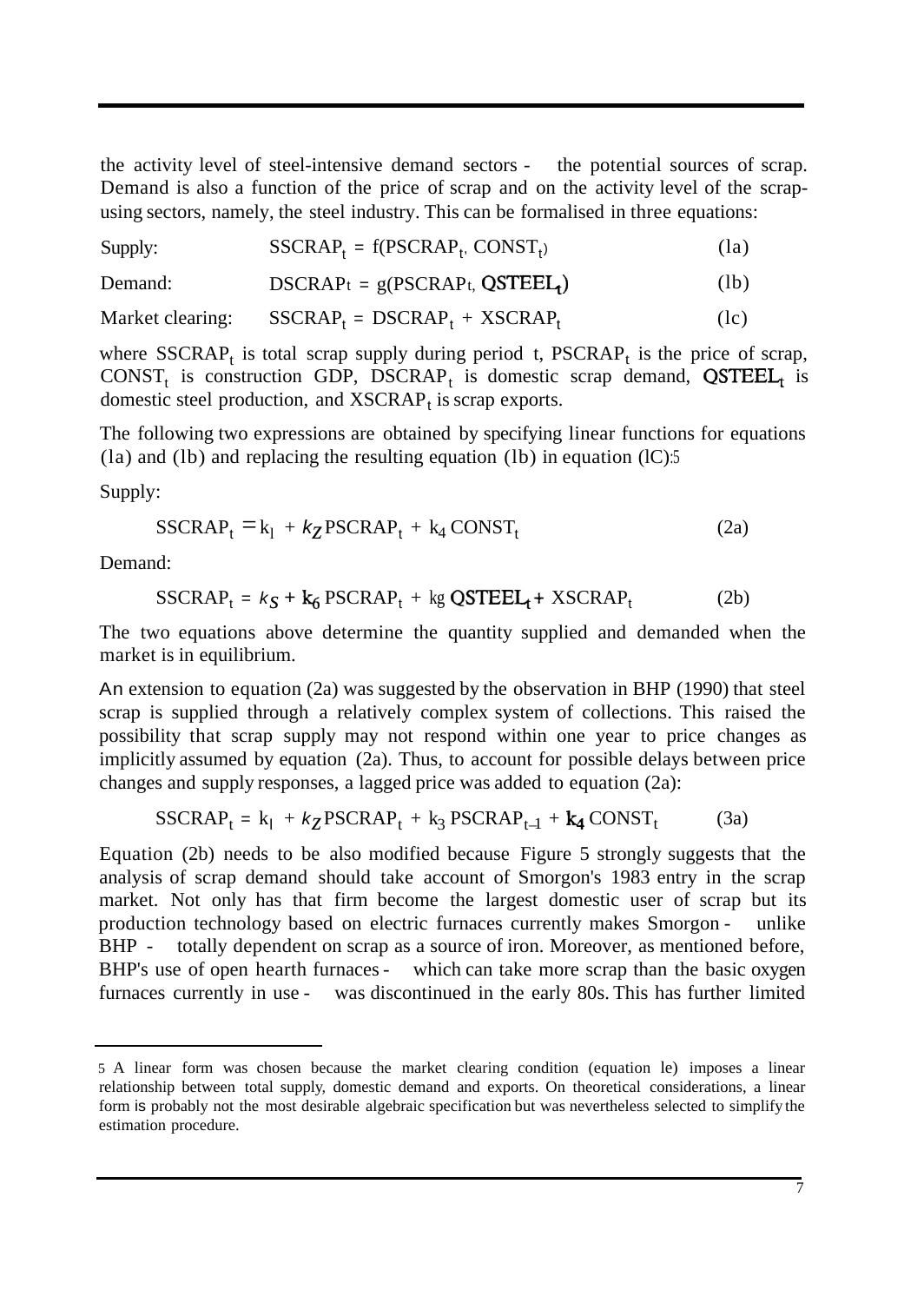the substitutability between scrap and other inputs in steel making and potentially changed the characteristics of the demand function.

Thus, the combined effects of Smorgon entry and the discontinuance of the open hearth technology could have affected the sensitivity of scrap demand to price changes (ie, alter  $k<sub>6</sub>$  and changed the amount of scrap required in steel production (ie, alter kg). These potential effects can be examined through the use of a dummy variable,  $DM_t$ :

Demand:

 $SSCRAP_t = k_5 + k_6 PSCRAP_t + k_7 PSCRAP_t \cdot DM_t$ 

 $+$  kg QSTEEL<sub>1</sub> + k<sub>9</sub> QSTEEL<sub>1</sub> · DM<sub>t</sub> + XSCRAP<sub>t</sub> (3b)

where  $DM_t$  is equal to zero between 1978 and 1981 and equal to one from 1982- the year when scrap was first allocated to Smorgon.s

No attempt was made to explain scrap exports which are assumed to be determined outside the model.

# **PARAMETER ESTIMATION**

Equations (3a) and (3b) were used for the statistical analysis of scrap supply and demand. In equation (3a),  $k_2$  should be positive as a direct relationship is expected between scrap supply and the price of scrap during the same period. The nature of the relationship between scrap supply and the price of scrap during the previous period (ie, the sign of  $k_3$ ) is not so obvious, though. On the one hand, a high price may result in increased supplies the following period, ie,  $k_3$  may be positive. On the other hand, because a high price should lead to an increased supply during the same period, less scrap may be available for the following period, ie,  $k_3$  may be negative. The expected sign of  $k_4$  is much less ambiguous because increases in construction activity should lead to greater generation of scrap. Thus,  $k_4$  should be positive.

In equation (3b),  $k_6$  (and  $k_6 + k_7$ ) should be negative as an inverse relationship should exist between scrap demand and the price of scrap. On the other hand, kg (and  $k<sub>8</sub> + k<sub>9</sub>$ ) should be positive as scrap demand should increase with increasing steel production.

Statistical tests were carried out by adding an error term to equation (3a) and (3b).<sup>7</sup> Table 1 shows the computed R-squares, D-W statistics, the estimates for all the  $k_n$ 

6 Equation (3b) implies that the demand equation for the period 1978 to 1981 is given by:

 $SSCRAP_t = kS + k_6 PSCRAP_t + k8 QSTEEL_t + XSCRAP_t$ 

whereas the demand equation for the period 1982 to 1988 is given by:

 $SSCRAP_t = kS + (k_6 + k7) PSCRAP_t + (kg + k9) QSTEEL_t + XSCRAP_t.$ 

7 Note that because  $PSCRAP<sub>t</sub>$  is assumed to be determined outside the model, single equation estimation by ordinary least-squares (OLS) is appropriate. This not only simplifies the estimation procedure but conserves degrees of freedom since at most five parameters need to be estimated for any individual equation.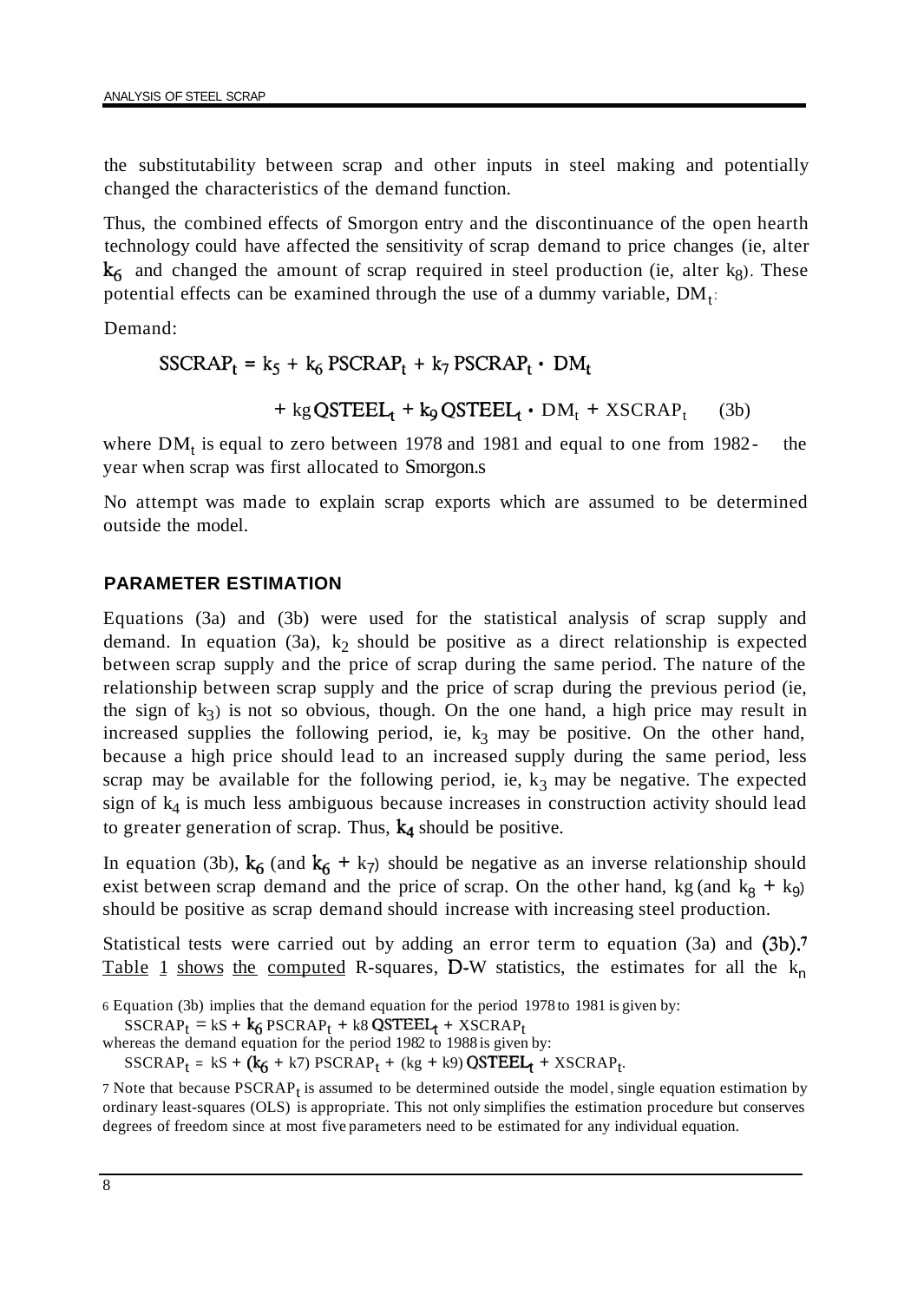coefficients, and the corresponding t-ratios. That table also shows the elasticities computed at the sample means.

Table 1 shows that in the supply equation the price coefficient  $(k<sub>2</sub>)$  has the expected positive sign. All the estimated coefficients are significant at the customary 95 per cent confidence level or higher. The same is true for all the estimates in the demand equation except  $k_6$  (and the constant term). In that equation, the signs of the price and steel production coefficients are as expected for both the 1978-1981 and the 1982-1988 periods.t

| Parameter      | Equation                         | <b>Associated</b><br>Variable $(1)$ |               | Estimated<br>Coefficient (2)  | Elasticity<br>at Means (3) |  |  |
|----------------|----------------------------------|-------------------------------------|---------------|-------------------------------|----------------------------|--|--|
| kl             | Supply                           | Constant                            |               | $-1888.9$<br>$(-5.7)$         | na                         |  |  |
| k2             | Supply                           | $PSCRAP_t$                          |               | 4.420                         | 0.44                       |  |  |
| k <sub>3</sub> | Supply                           | $PSCRAP_{t}$ 1                      |               | (6.4)<br>$-2.687$<br>$(-4.0)$ | $-0.29$                    |  |  |
| k4             | Supply                           | CONST <sub>t</sub>                  |               | 0.207<br>(10.1)               | 2.29                       |  |  |
| k <sub>5</sub> | Demand                           | Constant                            |               | $-631.9$<br>$(-1.9)$          | na                         |  |  |
| k <sub>6</sub> | Demand                           | $PSCRAP_t$                          |               | $-0.662$<br>$(-0.5)$          | $-0.07$                    |  |  |
| k7             | Demand                           | $PSCRAP_{f''}$ DM <sub>t</sub>      |               | $-3.910$<br>$(-2.3)$          | $-0.46(3)$                 |  |  |
| k8             | Demand                           | QSTEEL <sub>1</sub>                 |               | 0.198                         | 1.04                       |  |  |
| k <sub>9</sub> | Demand                           | $QSTEEL_t^*DM_t$                    |               | (4.1)<br>0.082<br>(2.1)       | 1.46(3)                    |  |  |
|                |                                  | R-square                            | D-W statistic |                               |                            |  |  |
|                | Supply                           | 0.95                                | 2.1           |                               |                            |  |  |
|                | Demand                           | 0.97                                | 2.3           |                               |                            |  |  |
| Notes:         | (1) na: Not Applicable.          |                                     |               |                               |                            |  |  |
|                | (2) t-statistics in parenthesis. |                                     |               |                               |                            |  |  |
|                | (3) Net elasticity after 1981.   |                                     |               |                               |                            |  |  |

#### TABLE 1: PARAMETER ESTIMATES

8 Estimates for the demand equation were obtained by using equation (3b) and restricting the coefficient of XSCRAPt to be equal to one. Alternatively, those estimated can be obtained by replacing the independent variable in equation (3b) with the value of the domestic scrap demand (ie, total demand minus exports) and deleting the export variable from the right hand side of the equation. This alternate procedure does not change the parameter estimates nor the associated t-statistics shown in Table 1 for the demand equation.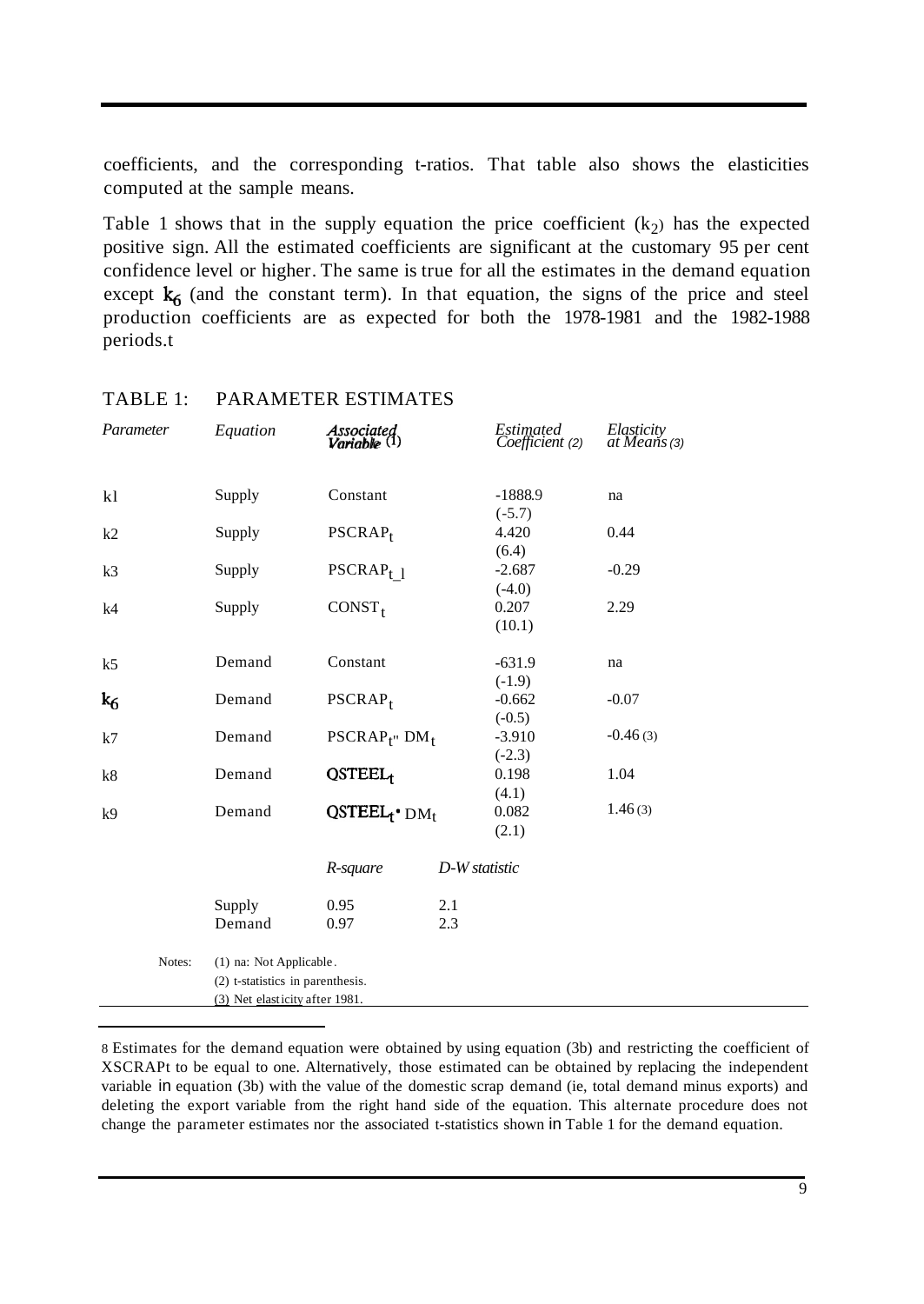Figure 7 compares the observed amounts of scrap collected with the values predicted by the estimated supply and demand equation. That figure shows that the predicted values track actual scrap collections very well.





Sources: BHP (1990) and Commission estimates.

# **INTERPRETATION OF RESULTS**

#### *Scrap Price*

The value and t-statistic associated with  $k_2$  clearly indicate that the price of scrap has the expected direct effect on supply. The elasticity at means associated with  $k_2$  corresponds to the own price elasticity of supply. That elasticity indicates that the effect of the scrap price on scrap supply is not large, a one per cent change in prices bringing about a 0.44 per cent change in supply. The sign of  $k_3$  indicates a negative relationship between scrap supply and the scrap price prevailing during the previous period. (Note that the *ceteris paribus* assumption applies in this and following analyses, ie, all variables except the one under consideration are held constant.)

Allowing prices to vary while holding all other variables in the supply function (equation 3a) constant allows plotting the supply curve for scrap. This curve - by assumption a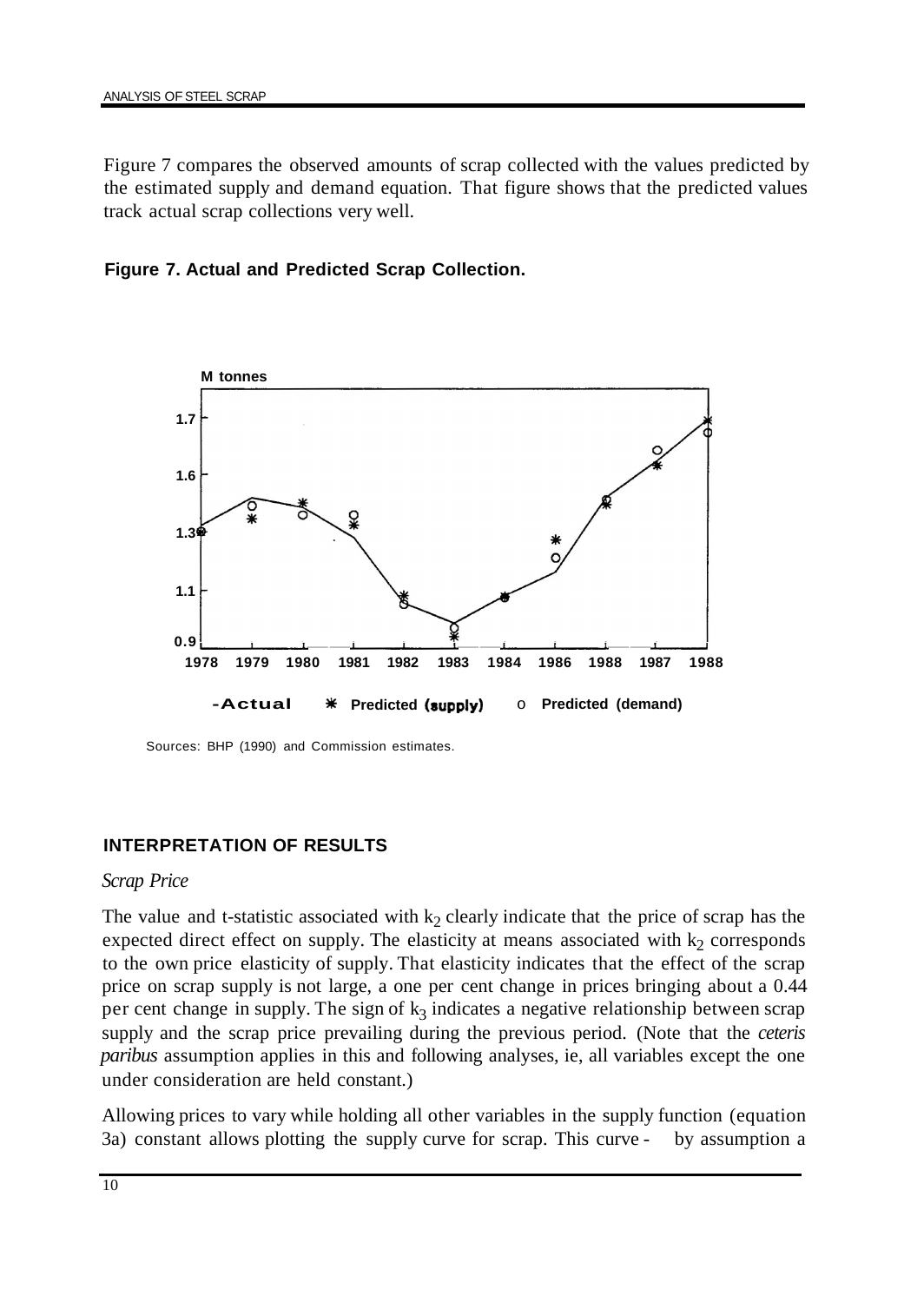straight line - is plotted in Figure 8. The two points marked on that line correspond (from left to right) to predicted scrap supply values at the minimum and maximum prices observed during the 1978 to 1988 period. Note that despite the low price elasticity of supply, the large scrap price variations observed in practice mean that prices can readily affect the supply of scrap," As plotted in Figure 8, for example, consideration of the price extremes observed during the 1978 to 1988 period result in a supply change of about 640,000 tonnes (or 48 per cent of the average value).



# **Figure 8. Scrap Supply and Demand Curves.**

Souroe: Commission estimates.

The price coefficients in the demand equation imply an extremely low (in fact not statistically different from zero at the 95 per cent confidence level) and negative price elasticity of demand for the period 1978 to 1981. The implicit price elasticity of demand for the 1982 to 1988 period has the expected negative sign and at (minus) 0.46 is in absolute terms as large as the price elasticity of supply.

As in the case of supply, a demand curve can be derived from the demand function (equation 3b) by allowing prices to vary while holding all other variables constant. This curve is plotted in Figure 8 with two points showing total demand values computed at

<sup>9</sup> Also note that the price elasticity associated with a linear supply or demand function is not constant. In the case of the supply curve plotted in Figure 8, the price elasticity increases along the supply line from left to right.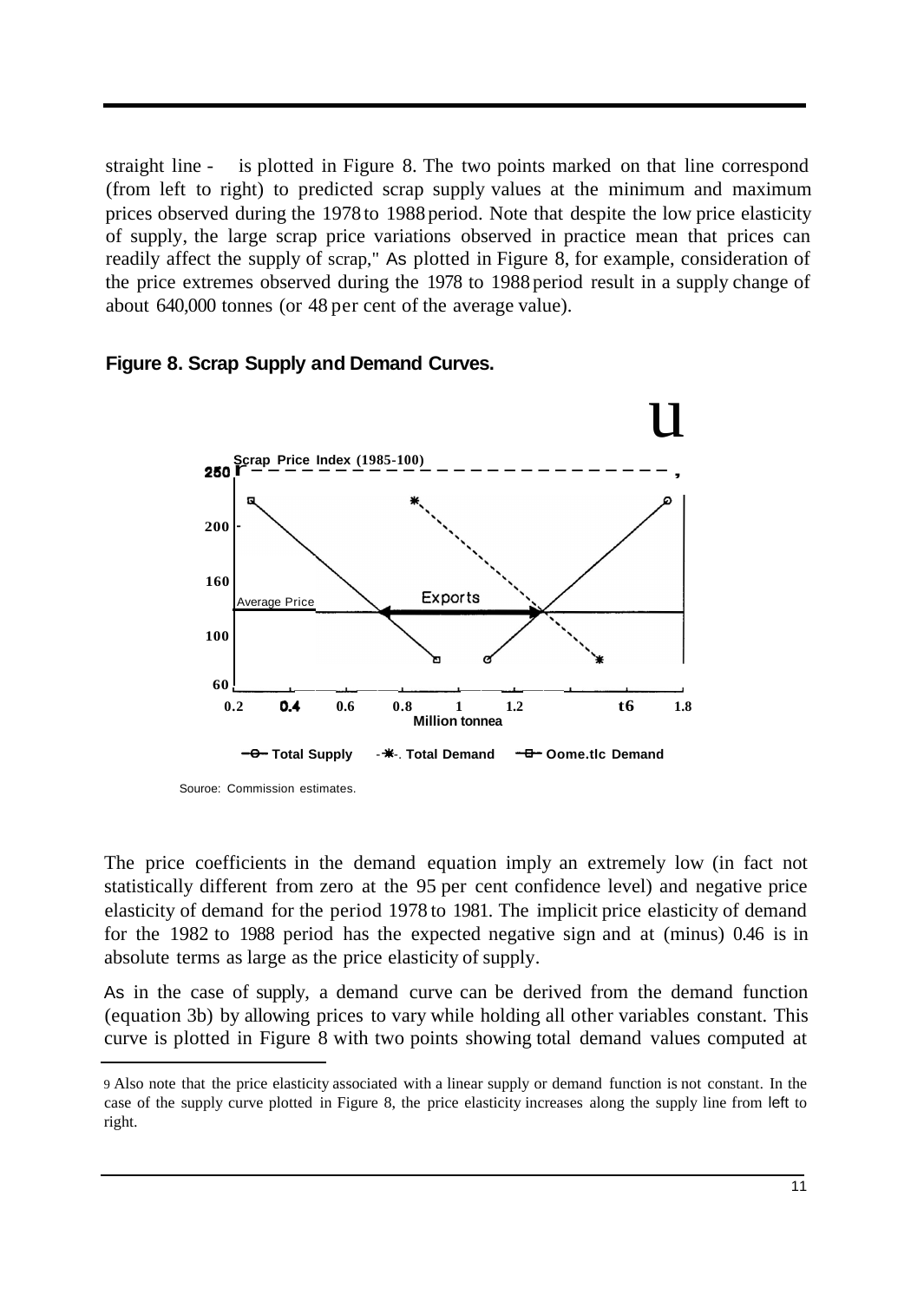the rmrnmum and maximum price observed during the 1978 to 1988 period.'? The possible large scrap price variations mean that prices can have a significant effect on demand despite a low price elasticity. As plotted in Figure 8, for example, total demand would almost double (an increased of about 660,000 tonnes) as a result of the scrap price falling from its observed maximum to its observed minimum.!'

#### *Construction activity*

The elasticity associated with the construction activity variable  $(k_4)$  indicates that scrap supply is very sensitive to the level of activity in the construction sector. This is especially true when the associated elasticity is compared with those related to other variables. However, although the elasticity of supply with respect to construction GDP is much larger than the price elasticity of supply (or demand), the much smaller variations (in percentage terms) in construction activity compared with price variations means that prices and construction activity can in practice have similar effects on supply.

According to Table 1, a one per cent change in construction GDP would result in a 2.3 per cent change in scrap supply. Thus, growth in that sector would seem to be in itself a powerful incentive for increasing steel recycling. On the other hand, recycling would appear to be one of the first casualties of downturns in the construction sector. As vividly argued in BHP (1990, p. 28), during an economic downturn:

Everybody pulls his belt in, sales fall and cost reduction becomes the name of business' game. Scrap no longer waits to be collected. It remains locked up in buildings derelict but undemolished, in plant kept operating despite its poor efficiency, in cars still driven when their owners would prefer the newer model, in rails on minor lines forced by tighter budgets to last another season, and in the problem tractor the farmer must put up with for yet another harvest. When the economy turns up and money flows again through aching pockets, all these hidden stores of scrap become available and the collectors travel just that further to gather them . When plants look hungrily for scrap it is available, but in greater quantities than might have been predicted. This is the merchant's bounty, the accumulation of scrap through obsolescence that continues, unrecognised, during periods of downturn.

#### *SteelProduction*

The demand for scrap is a function of steel production. The steel production coefficients for the 1978-1981 and 1982-1988 periods have the expected sign and are statistically different from zero. The (net) elasticity increases from 1.0 during the first period to 1.4 during the second. The latter value implies that a change in steel production results in a relatively large change in scrap demand. It is not clear why the sensitivity of scrap demand to changes in the amounts of steel produced should increase during the second period for it probably should be expected that the entry of Smorgon and the replacement

<sup>10</sup> The line was plotted using the post-1981 coefficient estimates.

<sup>11</sup>Adams (1976, p. 215) has observed that a low price responsiveness is to be expected if inferior quality scrap (eg 'obsolete') predominates over more desirable types of scrap (eg 'prompt').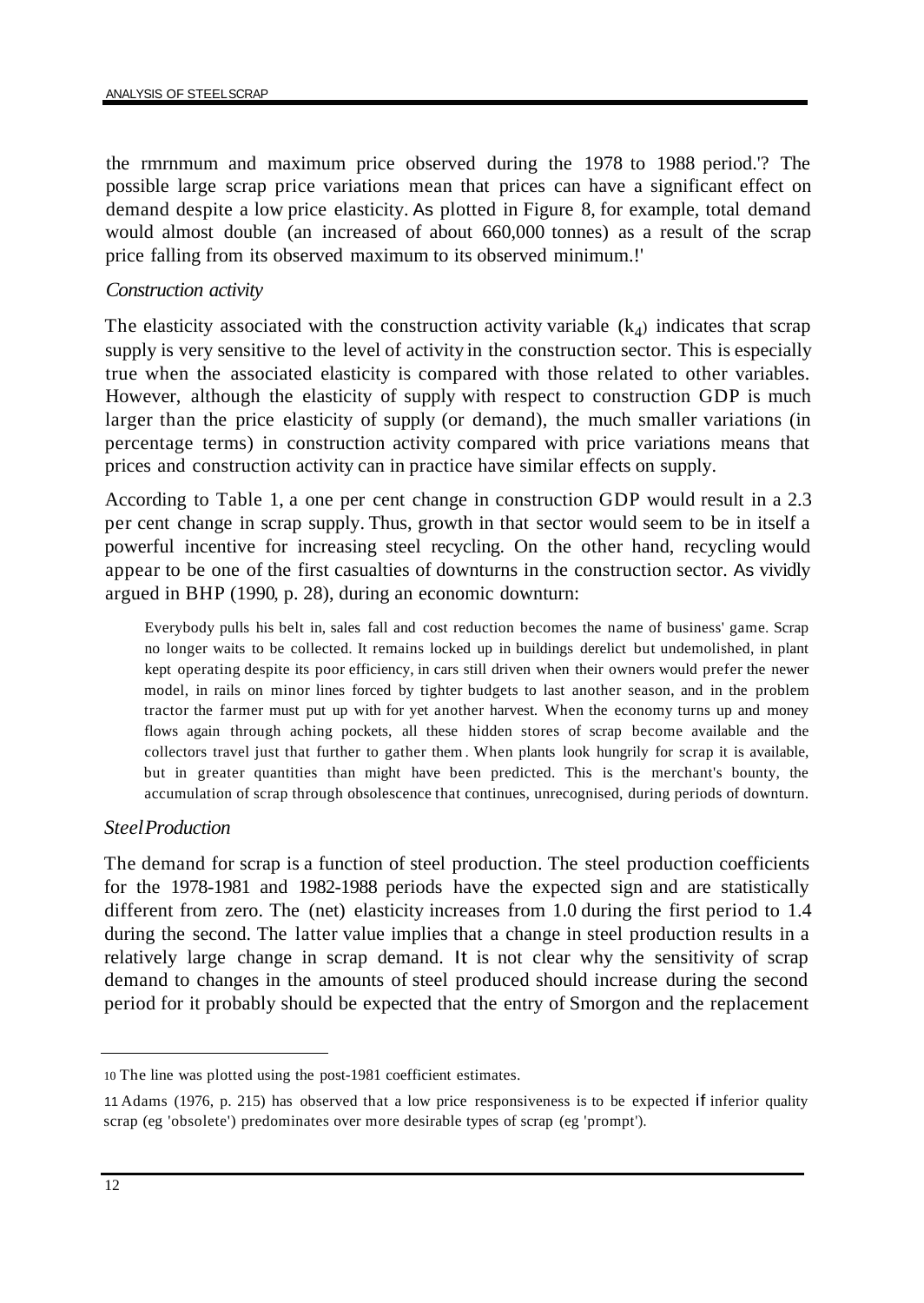of the open hearth technology by BHP would reduce the flexibility of scrap usage in steel making.

# **SUPPLV-DEMAND INTERACTIONS**

It is instructive to track the changes in scrap collections illustrated in Figure 7 based on the supply-demand interaction represented in Figure 8. This analysis is facilitated if, as Figure 7 graphically suggests, the 1978 to 1988 period is divided in three intervals: one characterised by relatively high scrap collections (1978 to 1981), one of low scrap collections (1982 to 1984), and one of growing scrap collections (1985 to 1988).

The period from 1978 to 1981 was characterised by high scrap collections, scrap prices and scrap exports. This situation resulted from various factors: on the supply side, a relatively low activity level in the construction sector meant that the supply curve was shifted to the left of the average supply line plotted in Figure 8; on the demand side, a booming steel production shifted the domestic demand curve to the right of the average demand line. On their own, these two shifts would have resulted in a drop in scrap exports. However, the prevailing high scrap prices meant that in fact the gap between total domestic demand and total domestic supply increased and so did exports.

The period 1982 to 1984 is characterized by low scrap collections, scrap prices and scrap exports. During this period, construction activity was only slightly lower than during the initial period analyzed. Thus, the supply curve was probably not appreciably shifted. Demand, however, was dramatically affected by the collapse of steel production which shifted the domestic demand curve to the left. Under these conditions, exports would have increased. However, a simultaneous fall in scrap prices meant that in fact scrap exports dropped during this period.

Scrap collections, scrap prices and, especially, scrap exports increased during the 1985 to 1988 period. During this period, construction activity increased significantly and uninterruptedly thus shifting to the right the supply curve. A partial recovery in steel production shifted the demand curve in the same direction. Scrap exports would have remained about constant except that scrap prices increased during the same period thus effectivelywidening the gap between domestic scrap supply and demand.

# **CONCLUSIONS**

By weight, steel is by far the most recycled material in this country. In the main, the large amounts of steel being recycled have not resulted from environmental or resource scarcity concerns nor from government requirements. In fact, those large amounts have arisen mostly from the technical requirements of steel production and commercial considerations of both steel producers and steel users (who eventually must become potential scrap sources).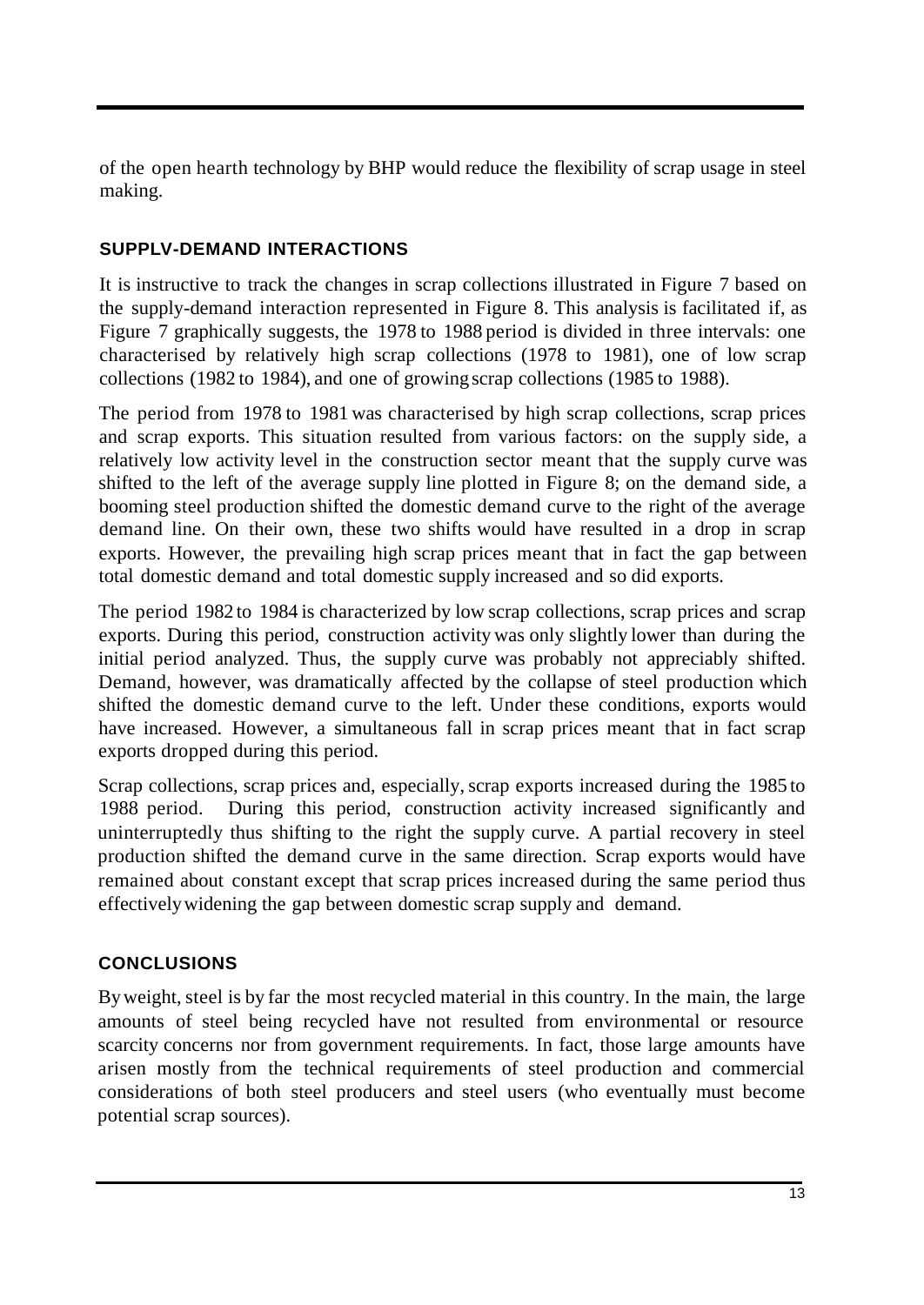As stated in  $\text{le }$  (1991a), recycling is not an end in itself. Steel recycling in particular is the by-product of a complex interaction of several factors including prices and the activity levels of various economic sectors. demonstrated in this paper, those factors are incessantly changing. Under those conditions, attempting to determine the 'optimal' level of steel recycling is a practical impossibility. Thus, a recycling target would necessarily be arbitrary and, very likely, inappropriate. A misallocation of resources would probably result not only from setting an improper target but also because the flexibility of the market system would be replaced by the invariably sluggish machinery of regulation.

Of course, it is possible that the present allocation of resources to steel using activities and steel making is socially inefficient and has lead to an improper level of steel recycling. If this is the case, however, the proper policy response is not to target steel recycling in itself. Instead, efforts should be directed to ensuring that complete and efficient markets are created so that the variables responsible for recycling (prices and levels of and sectoral economic activity) approach the socially optimal levels.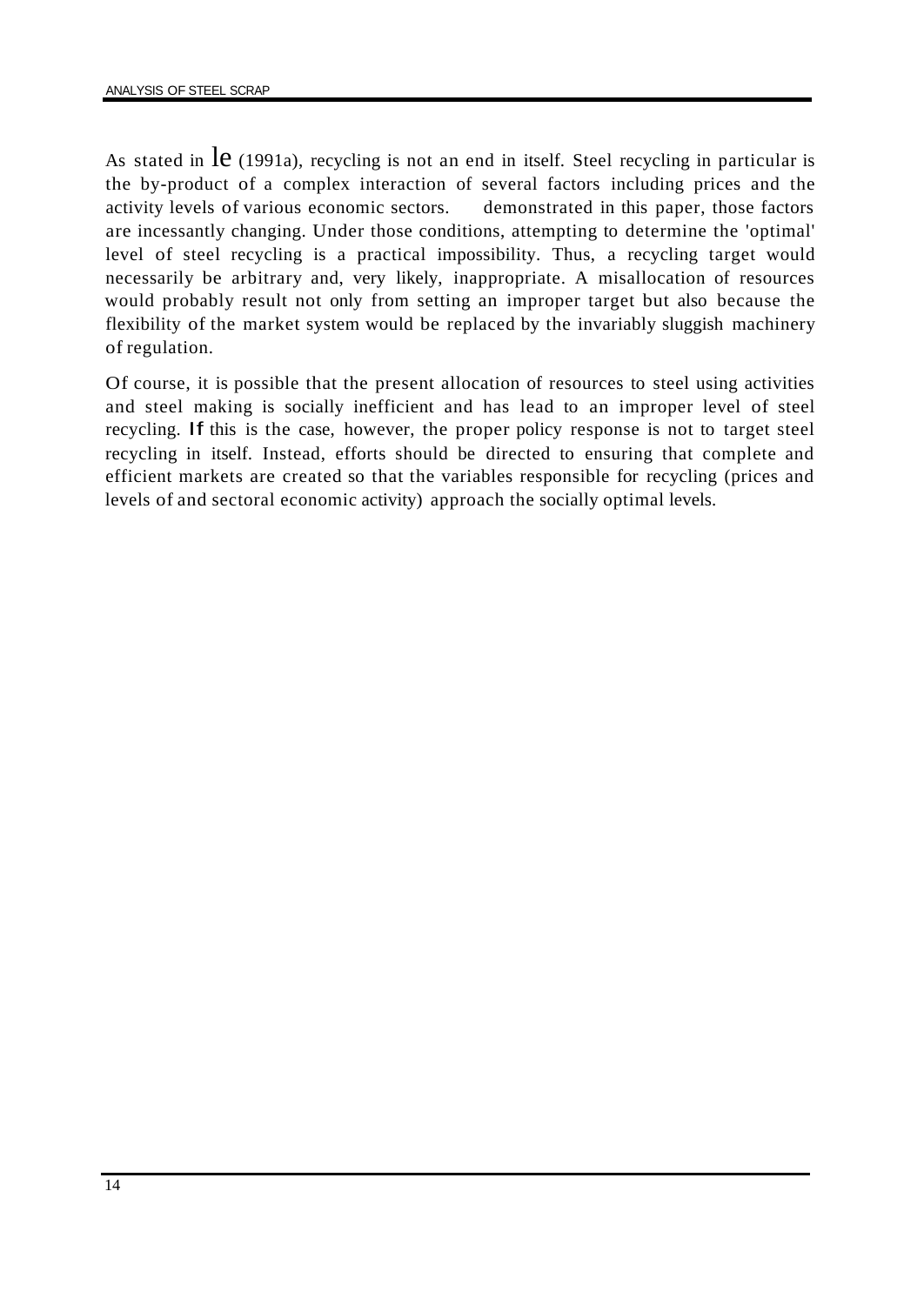# **APPENDIX: DATA**

Scrap collection and allocation data was obtained from BHP (1990). It is indicated there that the data is an update of the one originally published as part of the Technical Colloquium on Steel Scrap hosted by BHP Steel in Sydney in September 1988.

Steel production corresponds to production of raw steel (including recovery from scrap) obtained from *QuarterlyMineral Statistics,* BMR, Canberra.

Scrap price indexes were derived from 'Index of Home Scrap Prices (delivered) for Selected Countries', *The Iron and Steel Industry,* OECD, Paris.

Construction and manufacturing GDP in nominal dollars were obtained from 'GDP at factor costs, by industry', *Australian National Accounts, National Income and Expenditure, Summary* (Cat. No. 5201.0), ABS, Canberra.

All dollar values and the scrap price index were transformed to constant (real) values by using the implicit GDP price deflator (Gross Domestic Product, 1985= 100) obtained from the *Australian National Accounts* (Cat. No. 5206.0), ABS, Canberra.

The variables  $\qquad$  and XSCRAP<sub>t</sub> in equations (2a) and (2b) were expressed in thousand tonnes. CONST<sub>t</sub> and MANUF<sub>t</sub> in those two equations were expressed in (real) million dollars.